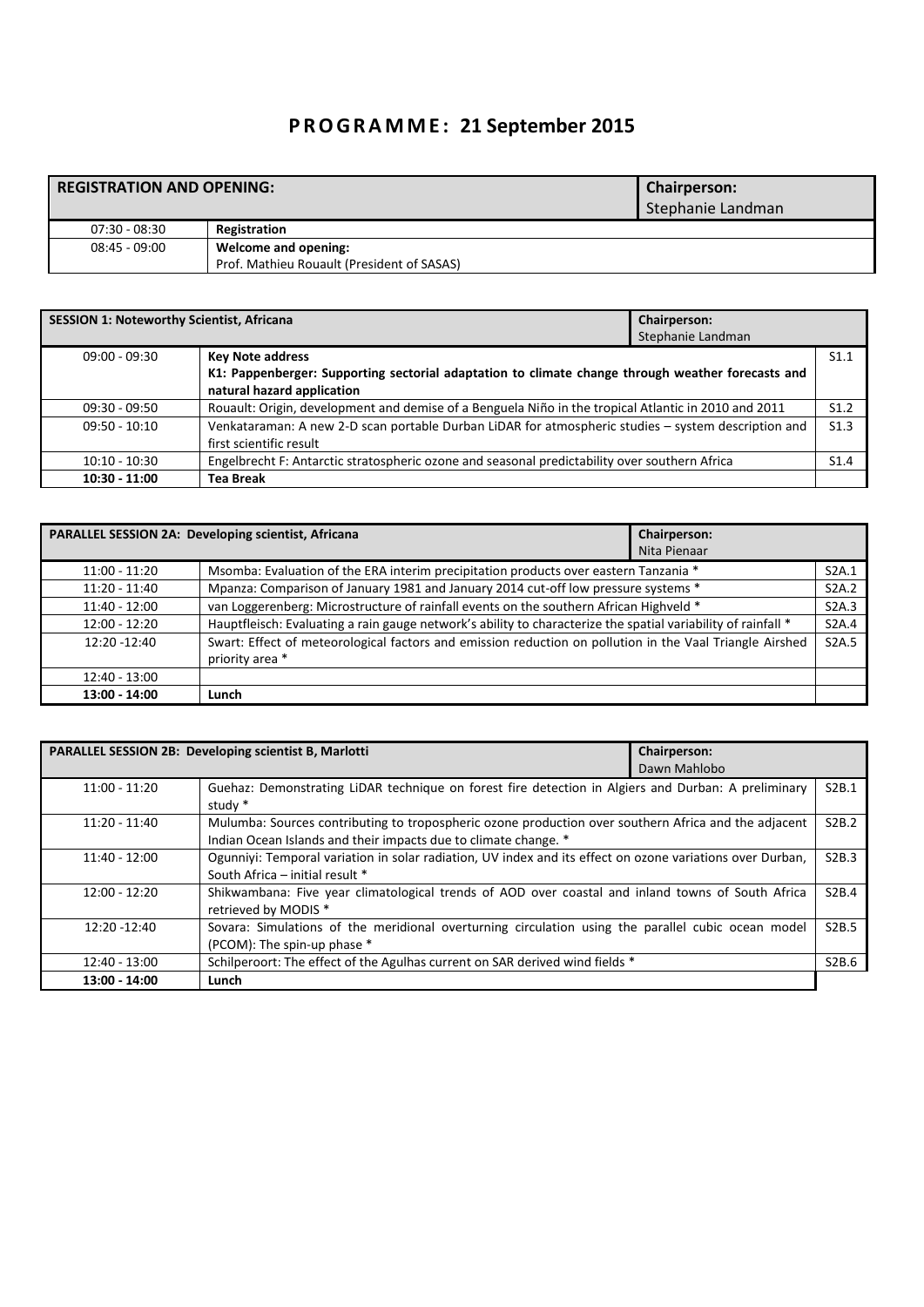| <b>SESSION 3: Recent doctorates, Africana</b> | Chairperson:<br>Christien Engelbrecht                                                                                                                   |      |
|-----------------------------------------------|---------------------------------------------------------------------------------------------------------------------------------------------------------|------|
| 14:00 - 14:30                                 | <b>Keynote address</b><br>K2: Poolman: Toward impact-based early warning services: forecasting the risk of adverse societal<br>impacts of flash floods  | S3.1 |
| 14:30 - 14:50                                 | Dieppois: Decadal variability of summer southern African rainfall                                                                                       | S3.2 |
| 14:50 - 15:10                                 | Gierens/Josipovic: Observing the atmospheric boundary layer structure in the Highveld using a<br>ceilometer                                             | S3.3 |
| 15:10 - 15:30                                 | Malherbe: Acknowledging decadal to intraseasonal variability in support of agriculture – the 2014/15<br>maize production season                         | S3.4 |
| 15:30 - 15:50                                 | Adesina: Variability of aerosol optical depth over Richard's Bay (South Africa) based on MODIS, GOCART<br>and OMI satellite measurements                | S3.5 |
| $15:50 - 16:10$                               | Longandjo: Toward better understanding of interannual rainfall variability over central Africa and its<br>relation with its surrounding tropical oceans | S3.6 |
| $16:10 - 16:30$                               | Tea                                                                                                                                                     |      |

| Session 4: Immanent doctorates, Africana | <b>Chairperson:</b><br>Lynette van Schalkwyk                                                                                                                 |      |
|------------------------------------------|--------------------------------------------------------------------------------------------------------------------------------------------------------------|------|
| $16:30 - 16:50$                          | Mkhwanazi: Downscaled climate change projections over northeastern South Africa: Implications for<br>streamflow                                              | S4.1 |
| $16:50 - 17:10$                          | Ngwana: Predictability of synoptic types over southern Africa                                                                                                | S4.2 |
| $17:10 - 17:30$                          | Nkoana: Last glacial maximum simulations over southern Africa using a variable-resolution global model:<br>synoptic-scale verification                       | S4.3 |
| $17:30 - 17:-50$                         | Engelbrecht C: Seasonal forecasting of synoptic type variability: potential intraseasonal predictability<br>relevant to the Cape south coast of South Africa | S4.4 |
| 17:50 - 18:10                            | Mpheshea: Predicting the extreme 2015/16 El Niño event                                                                                                       | S4.5 |
| $18:10 - 19:00$                          | Posters viewing, Africana                                                                                                                                    |      |
| 19:00                                    | <b>SASAS CONFERENCE BANQUET:</b>                                                                                                                             |      |